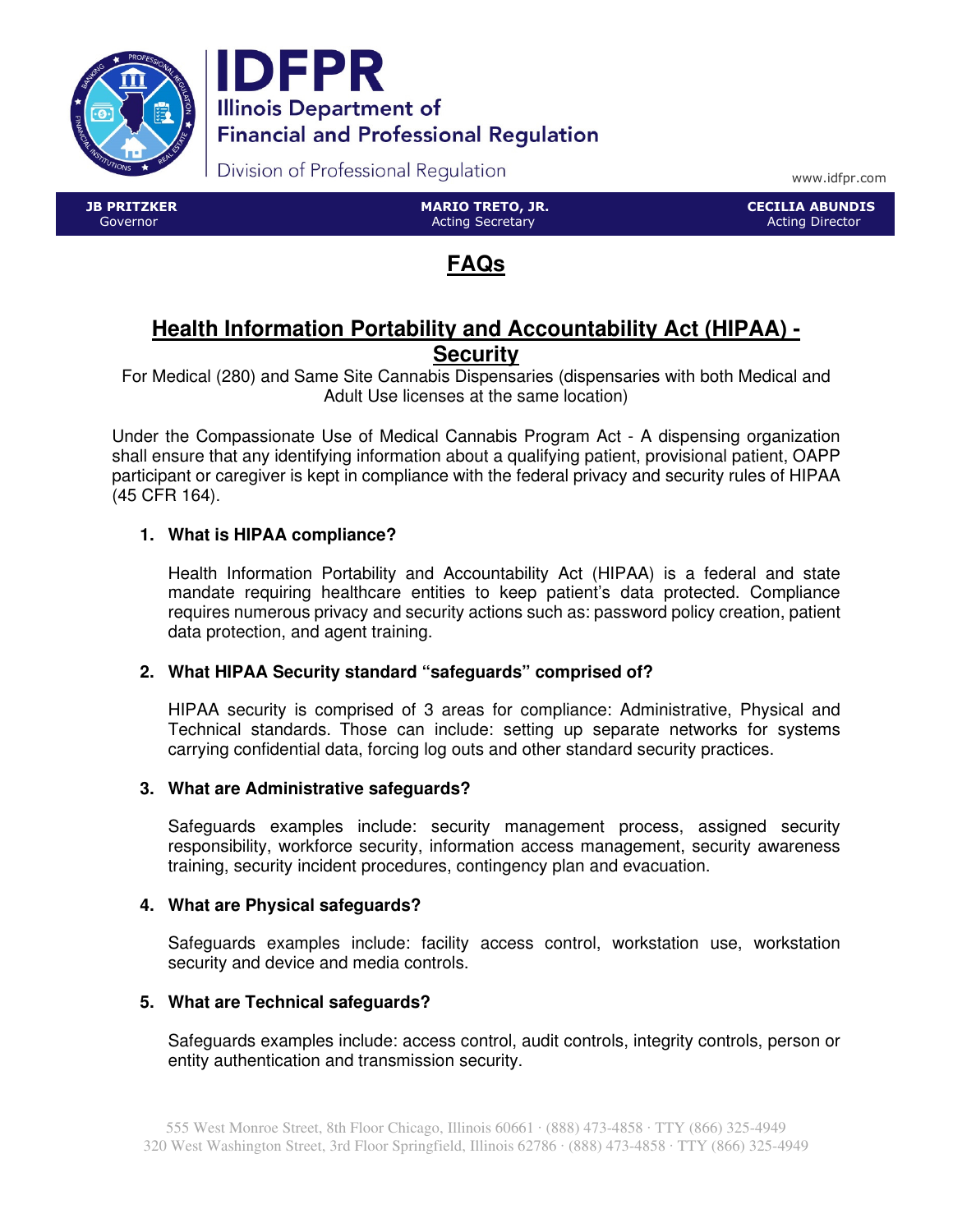#### **6. What is Security Risk Analysis?**

Medical cannabis dispensing organizations should conduct a risk analysis to determine the appropriate security measures. That assessment should include:

- Identify areas of high security risk for E-PHI
- Evaluate likelihood and impact of the risks
- Implement security measures to address the risks
- Document the measures and their rationale

#### **7. Where can I locate someone to conduct a Security Risk Analysis?**

The Department does not recommend any vendors; however, it is strongly recommended that a qualified HIPAA Security consulting firm conducts the analysis initially and then annually. IDFPR will be using Security Risk Analysis reports to confirm encryption of electronic devices holding e-PHI.

#### **8. Does HIPAA require encryption of patient information (e-PHI)?**

Yes, HIPAA requires the encryption of patient information when stored on a disk, hard drive, tape, USB drives, and any non-volatile storage. This is called encryption of data at rest.<sup>i</sup> HIPAA also requires the encryption of data as it moves across a network via a web browser session, FTP or any other method used to transfer data. This is called encryption of data in motion.<sup>ii</sup> This would include all websites used to for medical cannabis patient online orders.

The encryption of patient data provides acceptable protection to both medical cannabis patients and the medical cannabis dispensary organization. It's the only defensible strategy in light of how the Department will evaluate a data breach that may occur.

#### **9. Should IDFPR be notified when non-encrypted computers are stolen from a medical cannabis dispensary?**

Yes. Contact the IDFPR immediately, within 24 hours, following discovery of the theft. Email DPH.MedicalCannabis@Illinois.gov and FPR.MedicalCannabis@Illinois.gov In the subiect area of the email indicate HIPAA Breach and include medical dispensary name and license number.

### **10. If medical cannabis dispensary computers are encrypted, rendering protected health information unusable, unreadable, or indecipherable to unauthorized individuals, do I have to report to IDFPR the stolen computers?**

No, it is not required for you to report the theft of the encrypted computers to the IDFPR, however, it is strongly encouraged.